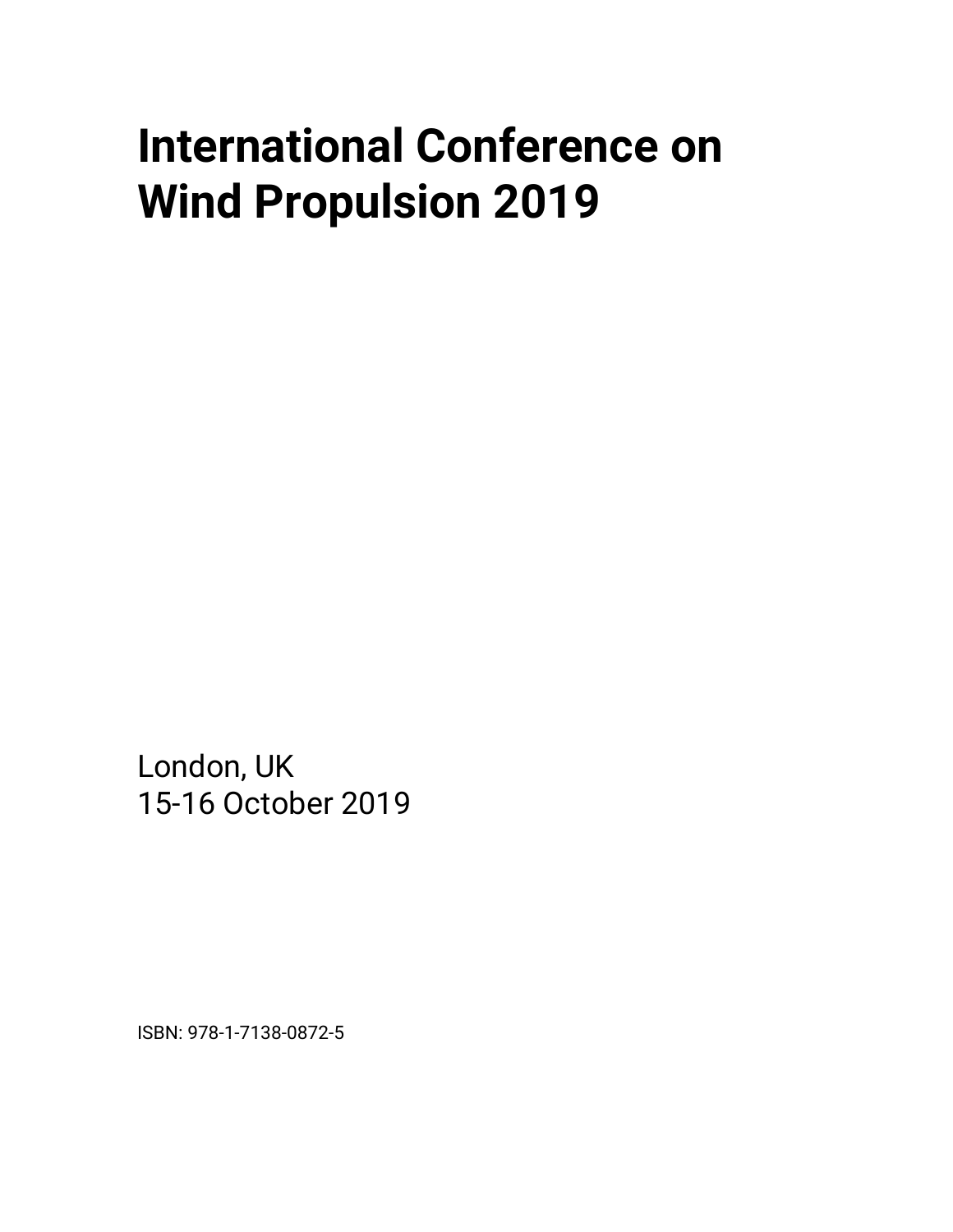**Printed from e-media with permission by:**

Curran Associates, Inc. 57 Morehouse Lane Red Hook, NY 12571



**Some format issues inherent in the e-media version may also appear in this print version.**

Copyright© (2019) by The Royal Institution of Naval Architects All rights reserved.

Printed with permission by Curran Associates, Inc. (2020)

For permission requests, please contact The Royal Institution of Naval Architects at the address below.

The Royal Institution of Naval Architects 8-9 Northumberland Street London, WC2N 5DA United Kingdom

Phone: 020 7235 4622 Fax: 020 7259 5912

publications@rina.org.uk

# **Additional copies of this publication are available from:**

Curran Associates, Inc. 57 Morehouse Lane Red Hook, NY 12571 USA Phone: 845-758-0400 Fax: 845-758-2633 Email: curran@proceedings.com Web: www.proceedings.com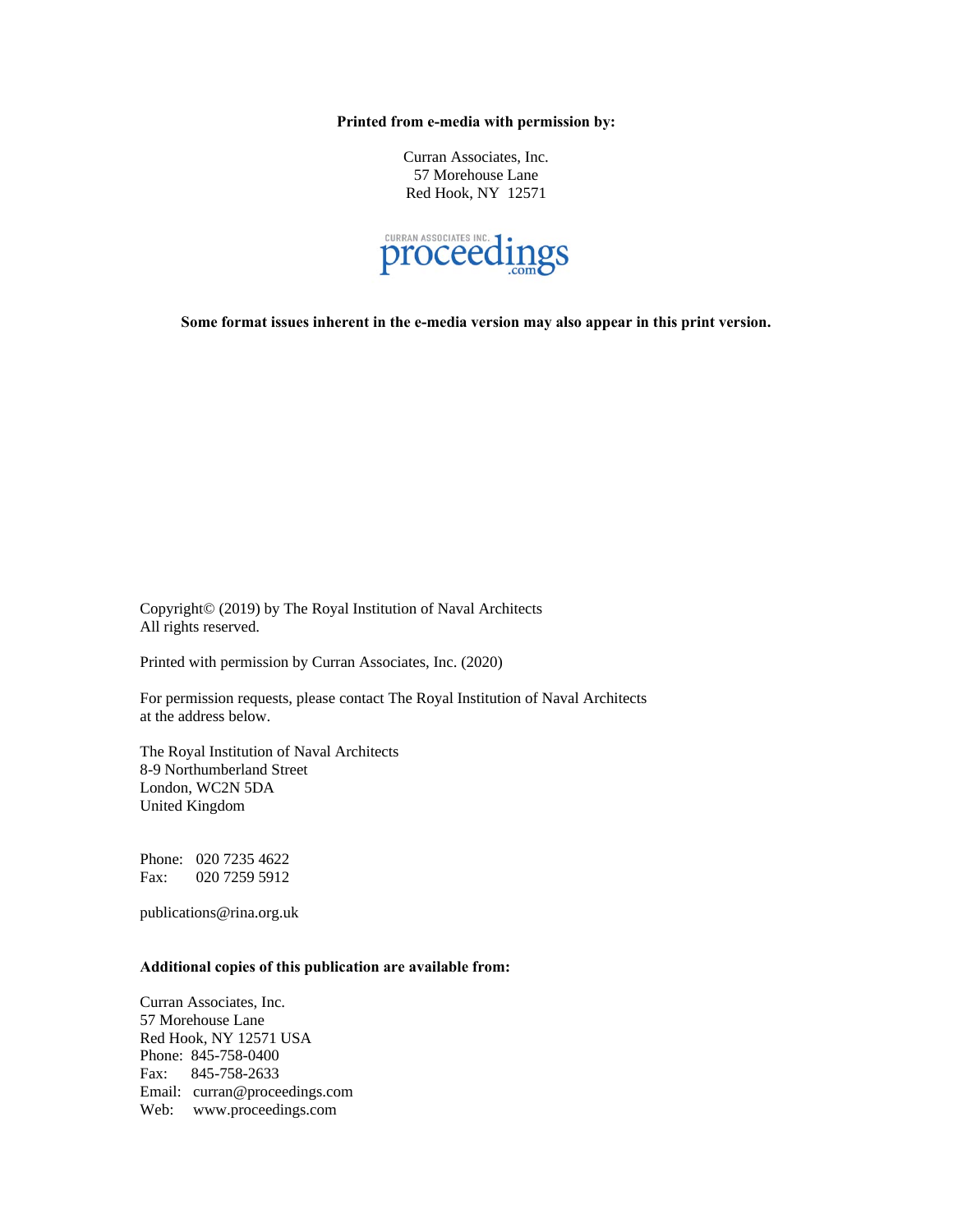# **CONTENTS**

**Wind assisted propulsion systems and the role of a Ship Classification Society 1** *U. Hollenbach, H. Hoffmeister and J. Wienke, DNV GL, Germany*

**Predicted fuel-savings for a Flettner rotor assisted tanker using computational fluid dynamics 9**

*L. Jones and M. Prince, Wolfson Unit M.T.I.A., UK*

*D. Hudson, University of Southampton, UK*

*J. Cocks, Shell Shipping and Maritime, UK*

**Performance predictions of wind propulsion systems using 3D CFD and route simulation 19**

*A. Persson, D.-Q. Li, F. Olsson and S. Werner, SSPA Sweden AB, Sweden U. Dhomé, KTH Royal Institute of Technology, Sweden*

### **Effect of leeway angle on propeller performance 31**

*J. J. A. Schot and R. Eggers, Maritime Research Institute (MARIN), the Netherlands* 

### **Performance verification of recent Rotor Sail installations 41**

*V. Paakkari and O. Valkeisenmäki, Norsepower, Finland*

### **Dimensioning, design, manufacturing and performance assessment of Oceanwings Wingsail onboard Energy Observer 47**

*N. Sdez and M. Van Peteghem VPLP design, France*

### **Ship data driven propulsion models & wind-based propulsion technology 55**

*J. E. Buckingham, D. R. Pearson and E. Storey, BMT Defence and Security UK Ltd, UK* 

# **Optimal routing of a wind-powered cargo vessel using ensemble weather forecast data 61**

*G. D. S. Davies and T. Waseda, The University of Tokyo, Japan*

### **Seakeeping and manoeuvring for wind assisted ships 67**

*R. Eggers and A. S. Kisjes, Maritime Research Institute Netherlands, the Netherlands*

### **Zero emissions sailing ship —Conceptual design 79**

*K. Ouchi, Ouchi Ocean Consultant Inc., Japan T. Omiya, Mitsui O.S.K. Lines, Ltd., Japan*

**Transition pathways to very low emissions shipping: The Matisse-Ship model 83** *J. Köhler, Fraunhofer ISI, Germany*

**The influence of a thorough physical model on the payback period of wind-assisted ships\* N/A** *G. Bordogna and N. van der Kolk, TUDelft, the Netherlands*

#### **Financing ships with wind-assisted propulsion technologies 91**

*O. Schinas\* and D. Metzger\* \*\*, \*Hamburg School of Business Administration, Germany; \*\*Helmut Schmidt University, Germany* 

**Retrofitting of Flettner rotors – Results from sea trials of the general cargo ship "Fehn Pollux"** *M. Vahs, University of Applied Sciences Emden / Leer, Germany*  **97**